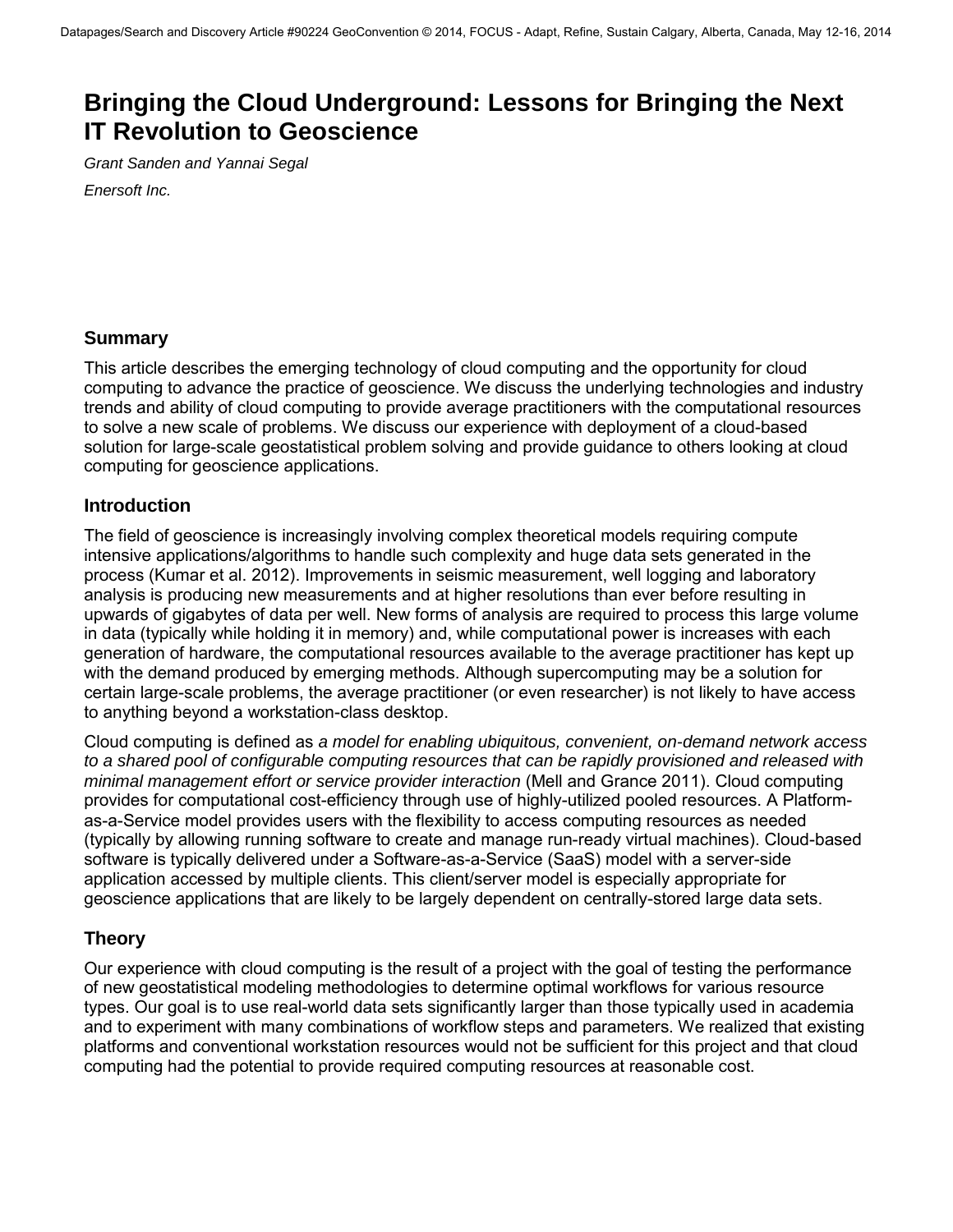In order to support our project goals we acquired the rights and source code to a custom software platform that was hosting geological data for about 10,000 wells utilizing cloud storage technologies. Over the course of a year we worked to significantly enhance the storage capabilities of the platform, and to add the capability to create an integrated task-based computational engine with an interface to the data. As of this writing we are beginning to use this platform for full-scale testing.

The following section highlights several key learnings that may be of interest to geoscience practitioners, researchers, or scientific software designers.

### **Examples**

#### **Cost Analysis of On-Demand Cloud Computing**

In this section we analyze the cost of on-demand cloud computing in comparison to buying and operating in-house resources.

There are many public cloud service providers including Amazon (AWS), Google (Compute Engine) and Microsoft (Azure) who provide similar services at comparable prices. We chose to work primarily with Microsoft's Azure because of integration with development tools. Azure's on-demand virtual machine pricing as of January 2014 can be found in [Figure 1.](#page-1-0)

<span id="page-1-0"></span>

| Microsoft Azure Virtual Machine Pricing |                  |            |                         |                     |                                   |
|-----------------------------------------|------------------|------------|-------------------------|---------------------|-----------------------------------|
| Service Level                           | <b>CPU Cores</b> | <b>RAM</b> | Local Non-OS<br>Storage | Price/Hour<br>(CAD) | <b>Annual Equivalent</b><br>(CAD) |
| A <sub>1</sub>                          |                  | 1.75 GB    | 224 GB                  | \$0.022             | \$193                             |
| A2                                      | 2                | 3.5 GB     | 489 GB                  | \$0.095             | \$832                             |
| A3                                      | 4                | 7 GB       | 999 GB                  | \$0.190             | \$1,664                           |
| A4                                      | 8                | 14 GB      | 2,039 GB                | \$0.380             | \$3,329                           |
| A <sub>5</sub>                          | 2                | 14 GB      | 489 GB                  | \$0.422             | \$3,697                           |
| A6                                      | 5                | 28 GB      | 999 GB                  | \$0.844             | \$7,393                           |
| A7                                      | 8                | 56 GB      | 2,039 GB                | \$1.688             | \$14,787                          |

We find purchase costs for equivalent computers at about 2/3<sup>rd</sup> of the annual equivalent costs (an A2level machine would cost about \$550 and an A7-level machine would cost about \$10,000 to purchase). In corporate IT application, lifetime operating costs are typically estimated as at least equal to hardware costs (Morey and Roopa 2010) and the useful lifespan as 2 to 3 years. This suggests that cloud computing will have a lower total cost of ownership than an internal data center if computing utilization is below 68% (2-year lifespan) or 45% (3-year lifespan). We suspect utilizations are lower than this for most practitioner (and researcher) projects, particularly over the entirety of hardware lifespan.

Of course, the real advantage to cloud computing is that properly parallelized code can be deployed to a far greater number of computers than normally available to practitioners. An analysis that would take 100 days to run on a single machine could be run on 100 machines over one day. We expect this multiple-order-of-magnitude increase in the computing horsepower available to practitioners will drive major advances in geoscience over the coming years.

## **Creating a Cloud Computing Platform**

In this section we discuss our experience integrating cloud storage with a task-based computational engine.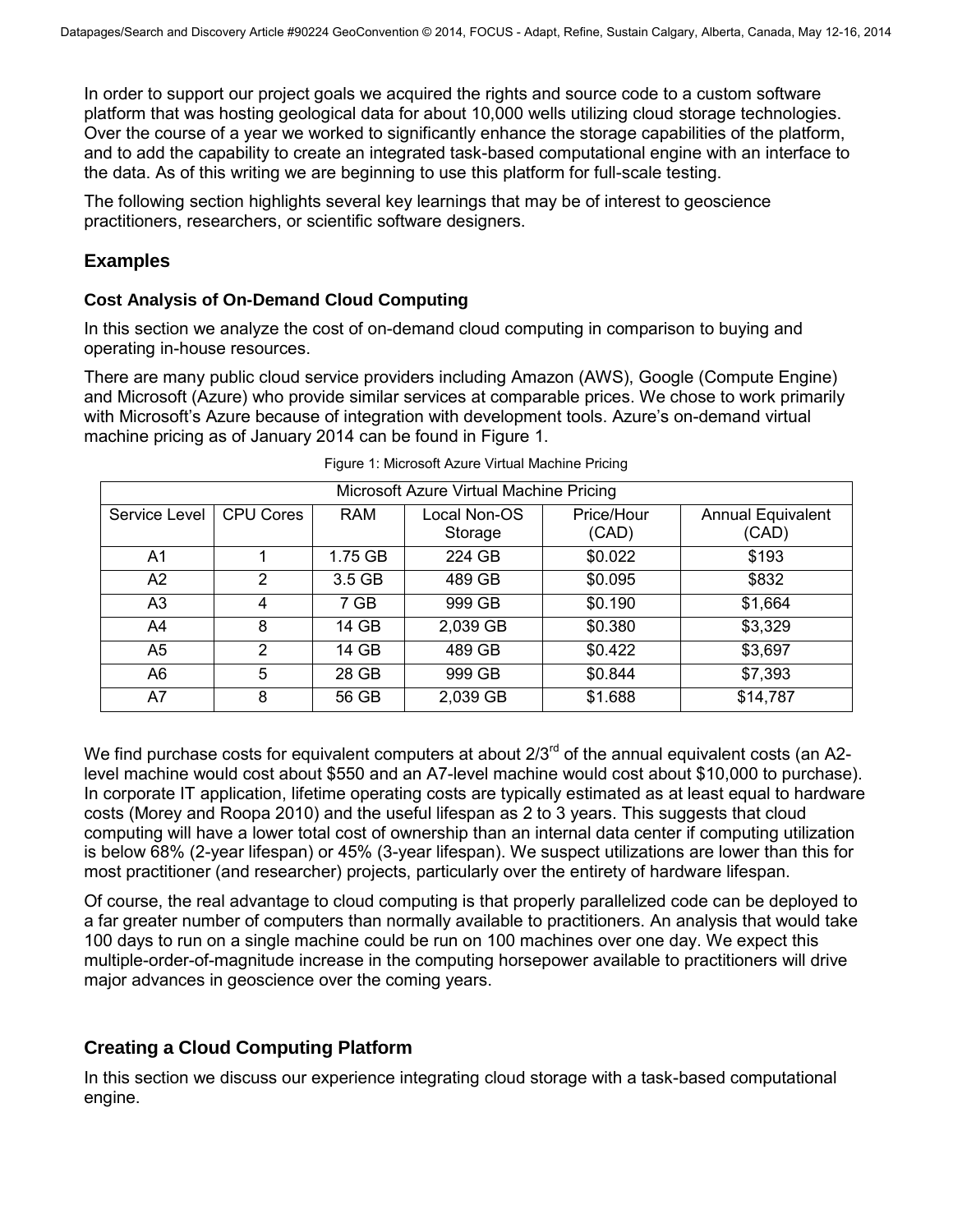Data-intense geological modeling is an ideal application for cloud computing because of the data density and high computational requirements. This requires all data-intense calculations to be performed server-side. It should be noted there will likely still be requirement to access data from the client side for visualization, selection, data verification and other user-focused tasks. With large underlying data sets this can be a non-trivial task (i.e. allowing users to select from a list of millions of data elements without needing to download the entire element list). We found existing programming best-practices can deal with this problem if it is addressed as part of the design stage.

In our primary field of interest, geostatistics, much of the practitioner and research code is written in Fortran, including hundreds of projects worth of code from University of Alberta's Centre for Computational Geostatistics. This posed a challenge as Fortran is a legacy language largely unsupported by modern cloud platforms and the structure of the existing code was not conducive to functional integration. We pursued undertaking a major code conversion to a modern programming language, but deemed that solution cost-prohibitive. The most efficient solution was to slightly modify and compile existing Fortran code to command-line-callable executable programs. These programs can be installed on cloud servers and virtual machines and be employed within modern programming languages.

A design goal for our testing platform was the ability to create, test and run new code independent of modifying the core application. Our original plan was to write the code in a specialized development environment on the desktop and build an interface to transfer this code to the cloud-based platform. However, we were able to create a client interface that allows for coding creation and execution, with access to a development environment and our full data object model, all within the web-based client as seen in

**[Figure 2](#page-2-0)**. This significantly simplifies our ultimate model testing process.



<span id="page-2-0"></span>Figure 2: Scripting Interface

## **Data Storage and Access**

In this section we discuss developments in data storage and access technologies and implications for high-performance big data technical computing.

E&P data is traditionally hosted in relational databases broken over many normalized tables such as the Public Petroleum Data Model (PPDM). Such databases are often called SQL databases because a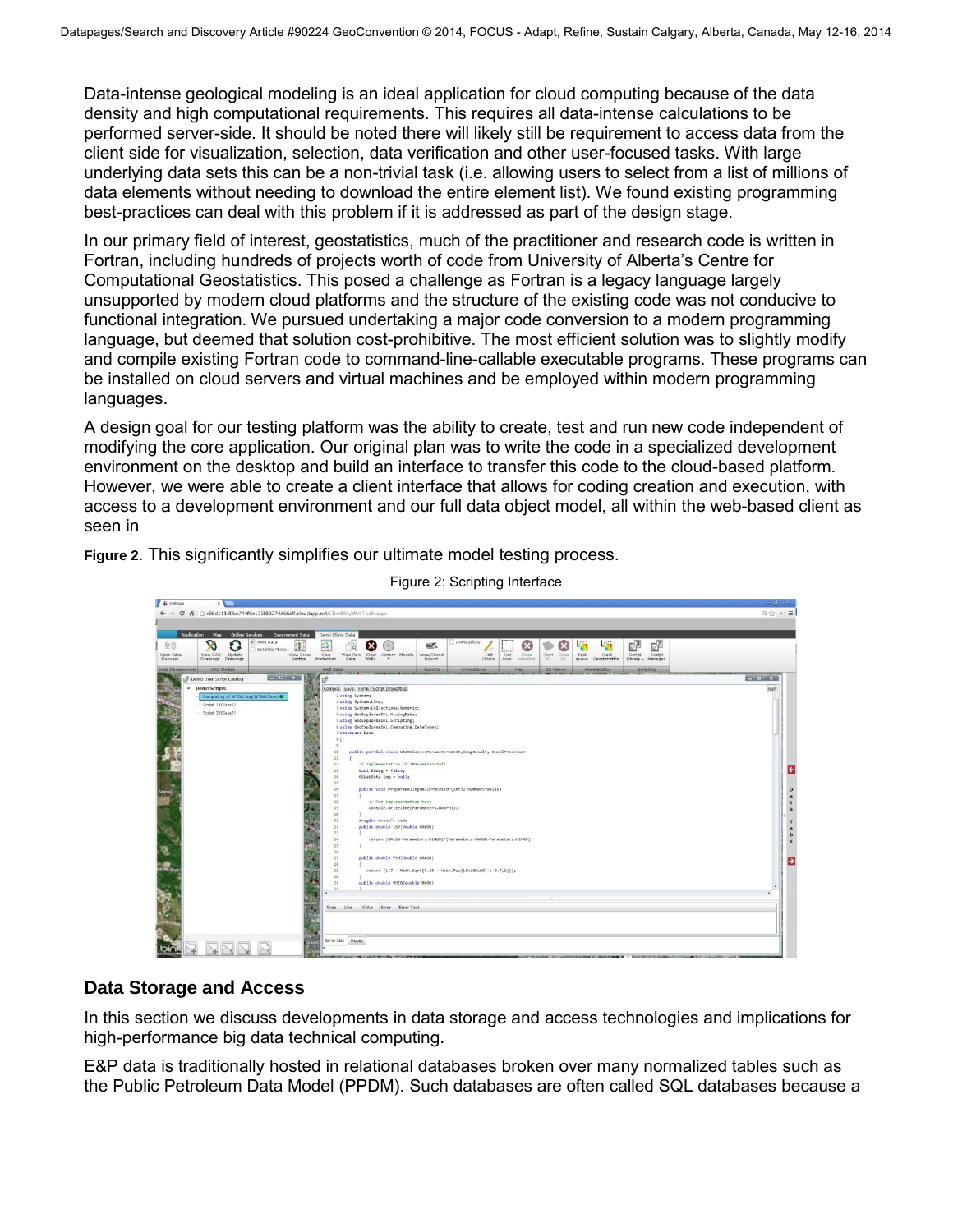structured query language is used to reassemble the data in many related tables into a useful form. Because proper relationship design breaks up data into as many tables as required to avoid any duplicate dat[a elements, complexity and of table structure and of queries required to extract data can](#page-3-0)  be quite high.

**[Figure 3](#page-3-0)** shows the query language required to extract the value of specific lab test from a specific depth of a specific well in a simple four-table relational database model of lab values. This complexity results in reduced performance for increasingly large data sets.

Figure 3: Sample Table Structure and Query

SELECT tblLogDataValues.LogDataValue FROM tblWellList INNER JOIN (tblLogDataType INNER JOIN (tblLogDataReportList INNER JOIN tblLogDataValues ON tblLogDataReportList.[LogDataReportID] = tblLogDataValues.[LogDataReportID]) ON tblLogDataType.[LogDataTypeID] = tblLogDataReportList.[LogDataTypeID]) ON tblWellList.WellListID = tblLogDataReportList.WellListID WHERE (((tblWellList.WellUWI)="1AA092509213W400") AND ((tblLogDataType.LogDataType)="Gamma") AND ((tblLogDataValues.LogDataDepth)=115));

<span id="page-3-0"></span>

Our original intent was to use a traditional relational database for data storage. However, despite optimization efforts it became apparent that there would be performance issues related to accessing data as we scaled up the database size and that a technical solution was required to remove the bottleneck.

There is a new family of database technologies commonly referred to as Not Only SQL (NoSQL) databases that have been developed to meet the performance requirements of Big Data. Of particular relevance to geological modeling are document-oriented NoSQL databases such as MongoDB and CouchDB. These databases store data in a hierarchical format that in can be often resembles the natural structure of geological or production data and are far easier to implement in an object-relational mapping framework. A sample of a MongoDB document storing well lab data can be found in [Figure 4](#page-4-0)

A transition of lab data from MS SQL to Mongo DB increased search and retrieval performance by an order of magnitude and enabled us to remove a major performance bottleneck to meeting our testing goals.